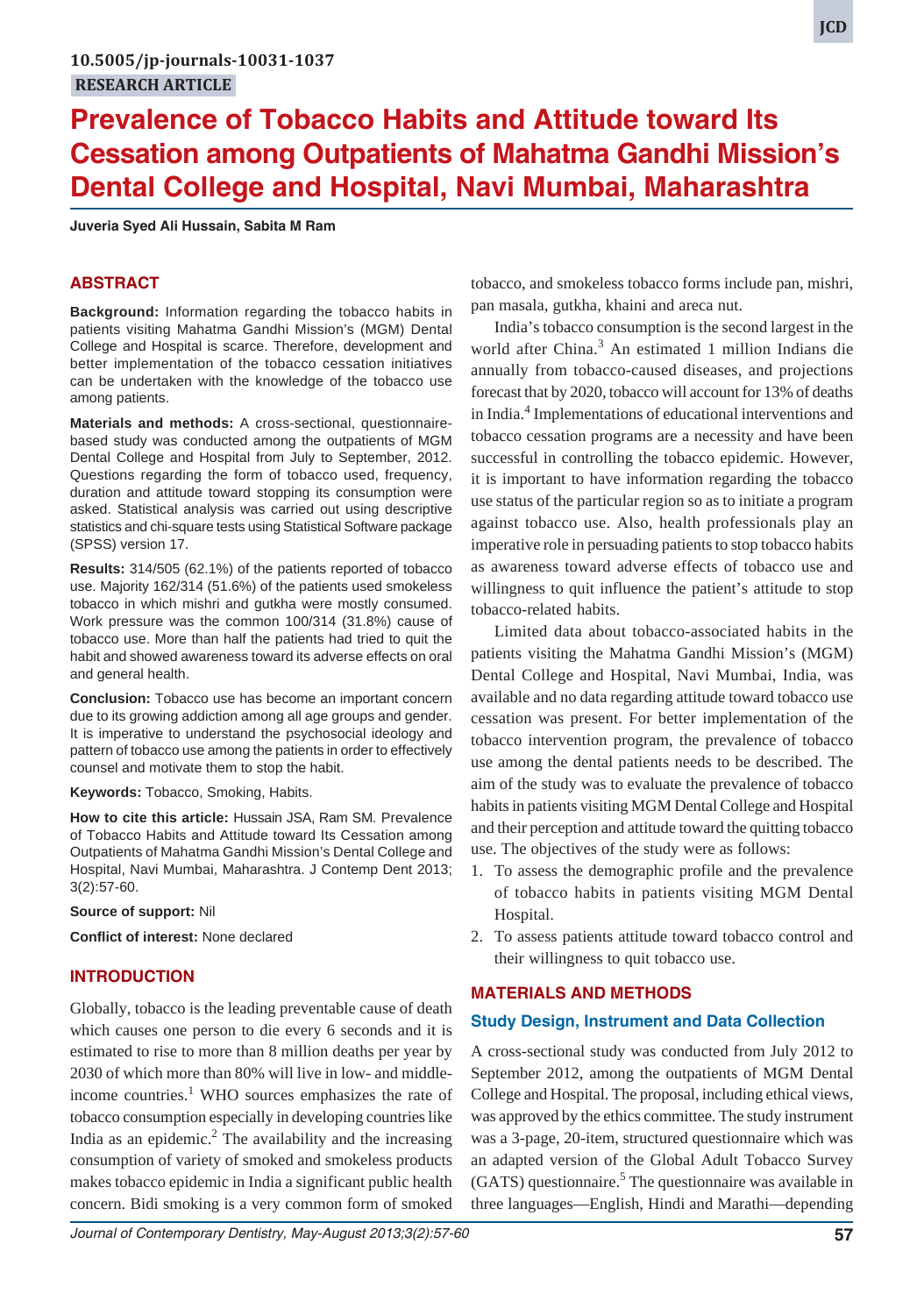on the preference of the respondent. Patients who were unable to provide consent or unable to speak English, Hindi or Marathi in order to answer the questionnaire were not included in the study. The respondents were informed about the purpose of the study and asked to voluntary participate in the study. A written consent was obtained and confidentiality of their information was assured. The topics covered in the questionnaire were demographic profile of the patients, use of tobacco, role of health care professionals and patient's attitude toward tobacco control and awareness of harmful effects of tobacco. A pilot study was carried out to check the validity of the questionnaire (Cronbach's alpha  $<$ 0.5).

Current tobacco users (smoke/smokeless tobacco) were defined as those who smoked or chewed tobacco presently and the frequency of tobacco use was defined as daily (at least once per day) or weekly (at least once a week) or occasional (at least once per week). Nontobacco users were those who did not currently smoke or chew tobacco.

# **Statistical Analysis**

The analysis was performed using statistical package for social sciences, SPSS, version 17. Frequency tables, descriptive statistics and graphs were used to present the data. Further statistical analysis was done using chi-square test for association between attributes. A p-value of <0.05 was considered as statistically significant.

## **RESULTS**

## **Sociodemographic Characteristics**

The study population comprised of 600 patients, out of which 505 (84.1%) patients completed the questionnaire. Among the 505 respondents, 314 (62.1%) gave a history of tobacco use either in the smoke or smokeless or both forms. As shown in Table 1, out of 314 tobacco users, 225 (71.7%) of the patients who were males and 89 (28.3%) were females and majority 170/314 (54.1%) of them were between the age group of 25 to 44. The occupational status showed that employees (government/self-employed) reported with the highest tobacco use followed by housewives and students and 106/314 (33.7%) had not received schooling or did not complete primary school (Table 1).

# **Prevalence and Habits of Currents Tobacco Users**

Overall 314/505 (62.1%) patients reported of tobacco use, out of which 110 (35%) were only smokers (cigarette, bidi or both) and 162 (51.6%) were users of smokeless tobacco. 142/314 (13.4%) respondents used tobacco in both forms. Many of the respondents used multiple products of smoke

and smokeless forms of tobacco and more than half 172/314 (54.8%) were daily tobacco users. 106/314 (33.8%) of the respondents had been habitual to tobacco usage since the last 5 years followed by 70/314 (22.3%) had started it in the last 6 months. Work pressure was reported by majority 100/314 (31.8%) of the tobacco users followed by stress relieve and peer pressure (Table 2).

# **Tobacco Awareness and Attitude among Patients toward Tobacco Control**

Among the 314 tobacco users, 204 (65%) had tried to quit tobacco use and majority of them had tried to stop its use in the past 1 year. 105/314 (33.4%) had never tried to stop tobacco use. Only 31/314 (9.9%) patients were willing to quit tobacco use from the same day with 260/314 (82.8%)

| Table 1: Sociodemographic characteristics of current<br>tobacco users |                                              |     |      |  |
|-----------------------------------------------------------------------|----------------------------------------------|-----|------|--|
|                                                                       | 1. Gender                                    |     |      |  |
|                                                                       | Male                                         | 225 | 71.7 |  |
|                                                                       | - Female                                     | 89  | 28.3 |  |
|                                                                       | 2. Age group (in years)                      |     |      |  |
|                                                                       | 18-24                                        | 89  | 28.3 |  |
|                                                                       | $-25-44$                                     | 170 | 54.1 |  |
|                                                                       | $-45-64$                                     | 46  | 14.6 |  |
|                                                                       | >65                                          | 9   | 2.9  |  |
|                                                                       | 3. Marital status                            |     |      |  |
|                                                                       | Single                                       | 154 | 49.0 |  |
|                                                                       | Married                                      | 18  | 5.7  |  |
|                                                                       | - Divorced/separated/widowed                 | 142 | 45.2 |  |
|                                                                       | 4. Occupational status                       |     |      |  |
|                                                                       | Student                                      | 56  | 17.8 |  |
|                                                                       | Employee (government/                        | 173 | 55.0 |  |
|                                                                       | self-employed)                               |     |      |  |
|                                                                       | Housewife                                    | 63  | 20.1 |  |
|                                                                       | - Retired                                    | 13  | 4.1  |  |
|                                                                       | - Unemployed                                 | 9   | 2.8  |  |
|                                                                       | 5. Education                                 |     |      |  |
|                                                                       | <b>Primary school</b>                        | 42  | 13.3 |  |
|                                                                       | Secondary school<br>$\overline{\phantom{0}}$ | 86  | 27.3 |  |
|                                                                       | Higher secondary and above<br>-              | 80  | 25.4 |  |
|                                                                       | No schooling or did not complete             | 106 | 33.7 |  |
|                                                                       | primary school                               |     |      |  |

| Table 2: Characteristics of tobacco use                                                             |                             |                                     |  |  |
|-----------------------------------------------------------------------------------------------------|-----------------------------|-------------------------------------|--|--|
| Variable                                                                                            | N                           | Percentage                          |  |  |
| 1. Form of tobacco use<br>- Only smokers<br>- Only smokeless<br>- Both forms                        | 110<br>162                  | 35.0<br>51.6                        |  |  |
| 2. Frequency of tobacco use<br>- Daily<br>- Weekly<br>- Occasionally                                | 142<br>172<br>48<br>94      | 13.4<br>54.8<br>15.3<br>29.9        |  |  |
| 3. Reason for tobacco use<br>- Stress relieve<br>- Work pressure<br>- Fun<br>Peer pressure<br>Other | 56<br>100<br>51<br>77<br>30 | 17.8<br>31.8<br>16.2<br>24.5<br>9.6 |  |  |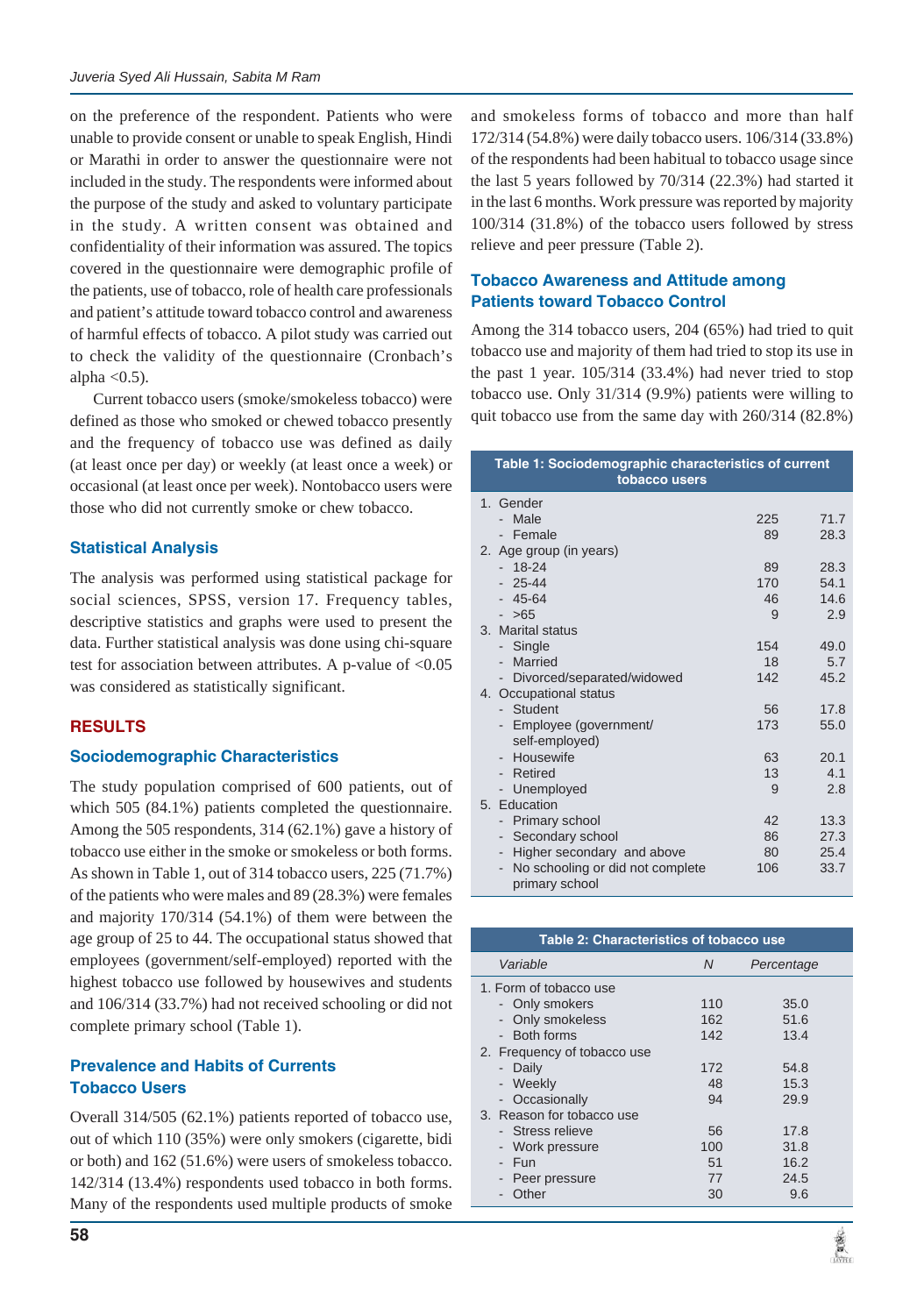did believe that tobacco causes serious illness and 291/314 (92.7%) had seen warnings on tobacco products.

# **DISCUSSION**

The International Classification of Diseases (ICD-10) has recognized that 'tobacco dependence is a disease'.<sup>2</sup> In developing countries like India wherein tobacco consumption is rising by 3.4% per year, it is the most common cause of head and neck cancers.<sup>6</sup> Our study showed that among the 62.1% of the tobacco users, majority were males which is consistent with other studies.<sup>7-9</sup> With cultural diversity and ethnicity, even today it is a social norm that men predominantly smoke and are habitual to use of tobacco whereas it is not favorable for women or young girls to smoke which leads to use of smokeless form of tobacco among them. In our study, these habits were observed mostly between the age group of 25 and 44 years followed by 18 to 24 years and least among those more than 65 years which is similar to a study in Illinois among hospital patients which showed that the peak age for smoking was at 35 to 54 years with lower rates of smoking at either extreme of age.<sup>8</sup> Also, information on marital status revealed that 154/314 (49%) of the tobacco users were single followed by 142/314 (45.2%) married with 173/314 (55%) of the users being employed and 63/314 (20.1%) were housewives. The use of tobacco among the younger age group and working class can be attributed to financial, social as well as psychological factors. The educational status revealed that about 33.7% of the tobacco users were illiterate or had not completed their primary schooling followed by 27.3% who had completed only secondary school. These results were found to be statistically significant ( $p < 0.001$ ). It has been observed that preference for smokeless form of tobacco is inversely related to education and income.<sup>10</sup> Similarly, a study in Turkey showed that most of the smokers had completed only 5 years of primary education. $^{11}$  A casecontrol study on patients in Kerala demonstrated that nontobacco users were more educated as compared to tobacco users.<sup>12</sup> Thus, the root cause of prevalence of tobacco habits is lack of education which subsequently leads to financial burden and employment hassles.

In the present study, tobacco habits showed that smokeless form of tobacco was commonly used followed by smoking and both forms. The consumption rate of mishri and gutkha was found to be higher as compared to other products. Smoking habits revealed that bidi smoking was more common as compared to smoking cigarettes. The type of tobacco use differs from region to region. Mishri is prepared by roasting tobacco until it is uniformly black and powdered and then applied on the gums with fingers for relieving toothache and can be related to its higher use as compared to gutkha. Bidi is a handmade smoking stick made

by rolling a dried, rectangular piece of temburni leaf with sun-dried, flaked tobacco filled into a conical shape and the roll is secured with a thread. Gutkha is a mixture of areca nut, tobacco and some condiments, marketed in different flavors in colorful pouches. The low cost and ease of availability of the smokeless products makes its use so high in these areas. In the state of Maharashtra, smokeless tobacco use is more common than smoking.<sup>13</sup> All these products are known to have deleterious effects on oral and general health of the individual. This has considerable public health implication as it is known that people change over from smokeless form to smoking over a period of time. In a study from the large metropolitan city of Mumbai, the prevalence of tobacco use was highest for smokeless form among both women and smoked form among men followed by 10% who used both forms. It is a general perception that chewing of these products is considered less harmful than smoking and use of smokeless forms of tobacco eventually leads to smoking. According to the data reported by the Cancer Patients Aid Association of India in 2004, it was observed that bidi smoking with a prevalence of 40% was more common as compared to cigarettes with a prevalence of 20% smoking of cigarettes followed by the use of smokeless tobacco in various forms (prevalence of  $40\%$ ).<sup>14</sup> Artificial sweeteners and flavors are added to these commercial products of smokeless tobacco which makes them more appealing and also neutralize the unpleasant taste of tobacco.

The frequency of tobacco use was found to be high with daily consumption being reported by majority of the tobacco users followed by occasional and weekly use. Reasons for tobacco habits were highest for work, stress and peer pressure (Table 2). Peer pressure was also reported by 46% of the tobacco users as the reason for tobacco use in a study in the state of Kerala.<sup>9</sup> It has been concluded that smoking is a significant predictor of financial stress.<sup>15</sup> Most of the users were addicted to tobacco within 30 minutes of waking up which indicates the tobacco dependence of these patients. Nicotine is known to have a dual effect as it acts both a stimulant and depressant and it is likely that its effect is determined by the mood of the user, parental habits, the environment, and the circumstances. In the present study, it was noticed that among the total 314 tobacco users, about 106/314 (33.8%) were in this habit for less than 5 years and 75/314 (23.9%) for more than 5 years. Tobacco use was carried out in the presence of family members in 207/314 (65.9%) of the patients which is an area of concern as parent and relatives have an influential effect on a child's habits and behavior. It has been found among the Indian studies that the mean age of initiation of tobacco use varies from 8 to 15 years.<sup>16,17</sup> Worldwide, tobacco users first tried tobacco starting as early as 10 to 18 years.<sup>18,19</sup>